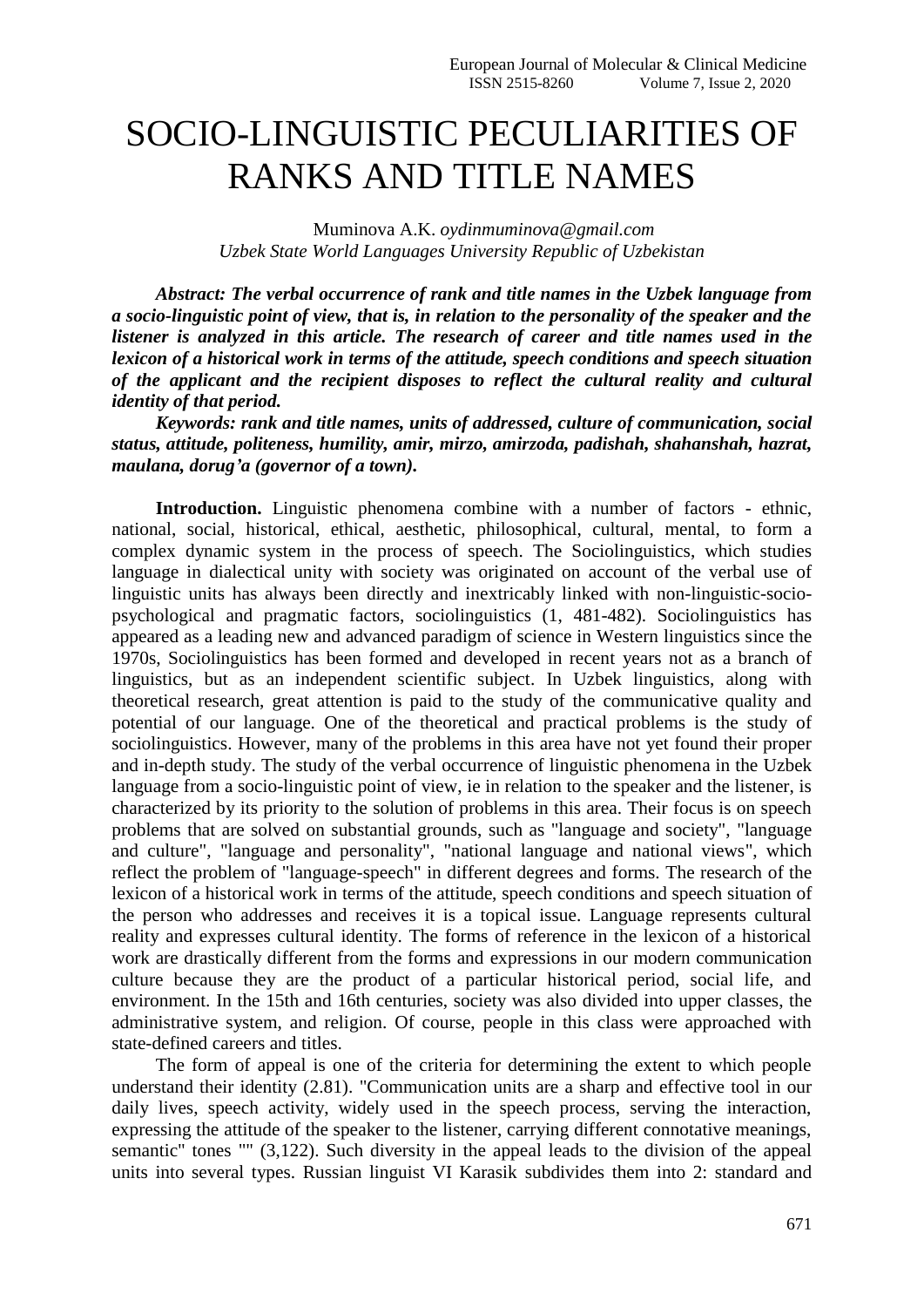non-standard (explicit and implicit). The main types of appeal units are definite appeal units, which include career and title, kinship terms, 2nd person pronouns, pronouns, and emotionally-expressive appeal units (4, 196). The most significant of these units are reference units, such as career and title titles, which indicate social status. In addressing each other, the speaker and the listener play an important role, mainly in their profession, position and role in society.

If the forms of applying found in the lexicon of a historical work are analyzed according to the position of people in society, various aspects that are not typical of our current speech habit will be noticed. This is manifested in relation to historical periods and circumstances. Each communicator is different with its own culture of behaviour. The application forms are also made depending on the addressee's worldview, culture and level. The main object of our research is "Boburnoma" and the main characters of P. Kadyrov's historical novels such as "Starry Nights" and "Humoyun and Akbar" are rulers. *Umarshaykh Mirzo was the great the king* (5, 36), *Temurbek gave to the Fergana region to Umarshaykh Mirzo (5, 37)*

*Then Mrs. Kutlug Nigor added:*

*- Mr. Babur's mistakes are excused. Because in this room the pattern of tulips looks like a fire! (6, 44)*

*In the general silence, the gentle, clear voice of Khonzodabegim was heard :*

*- Amirzodam, you can memorize Navoi's epics. Remember how amazing buildings Farhod built. I, your sadness sister, have always dreamed of you will be creative like Farhod! There is no greater and more rewarding work in the world! (5, 48)*

*Eson Davlat begim cleared his throat and said:*

*-"Amirzodam, justice is on your side." (6, 98)*

*Bobur shook his head awkwardly. "I don't want to be an example to the prince." Humayun stared in surprise at his father's sad face.*

*-"Why, hazratim!" My patronage told me all your fights. Neither Rustamu Suhrob nor Goroglyu Alpomish have fought as many battles as you!*

*-"The battle is not a score, Amirzodam, the result of the battle is a score," said Babur, remembering his defeats (6, 230).*

In all of the samples given, the process of communication took place between close relatives, and in all of them the appeal was directed to a person (padishah) with the same social status. When Babur's mother and sister, grandmother and son apply him, there is a strong sense of humility and ductility in the process of addressing ordinary people. That is, they all use the words *amirzodam, mirzom, hazratim* when addressing. *Amirzoda,* the words of *mirzo*, expressed the dignity of the supreme ruler of the state, the son of the amir. *Mirza, Amirzoda* is an abbreviated form of the word, the word *hazrat* is a lexeme "used before the names of saints such as Allah, the Prophet." The word is used to mean "*Janobi oliylari*" to honour high-ranking officials such as kings, khans, and beys. However, the same lexeme can be added to nicknames and names to honour great people who have gained fame in science, art, and to express respect in general. For instance: *Hazrat Navoi, Hazrat Jami* (7, 481). The following sample describes that *Khandamir, a student of Navoi, and Sahib Doro, one of his closest relatives, were waiting for him. Seeing the sick old Sahib Doro Babur:*

*-"Amirzodam," he said. "Since the death of Hazrat Mir, Unzia has been like a soulless body." When you came, a new soul, a new spirit appeared in this body!* (6, p. 168) In the Boburnoma, too, Babur mentions Alisher Navoi with lexemes denoting *bek, mir* career and title, such as Alisherbek (5, 56) and Mir Alisher (5, 34).

It is obvious that the factor influencing the implementation of this analysis of the appeal is the social status of the dialogue participant. It is this factor that leads to the choice of such forms of communication, regardless of the age of the communication participants. For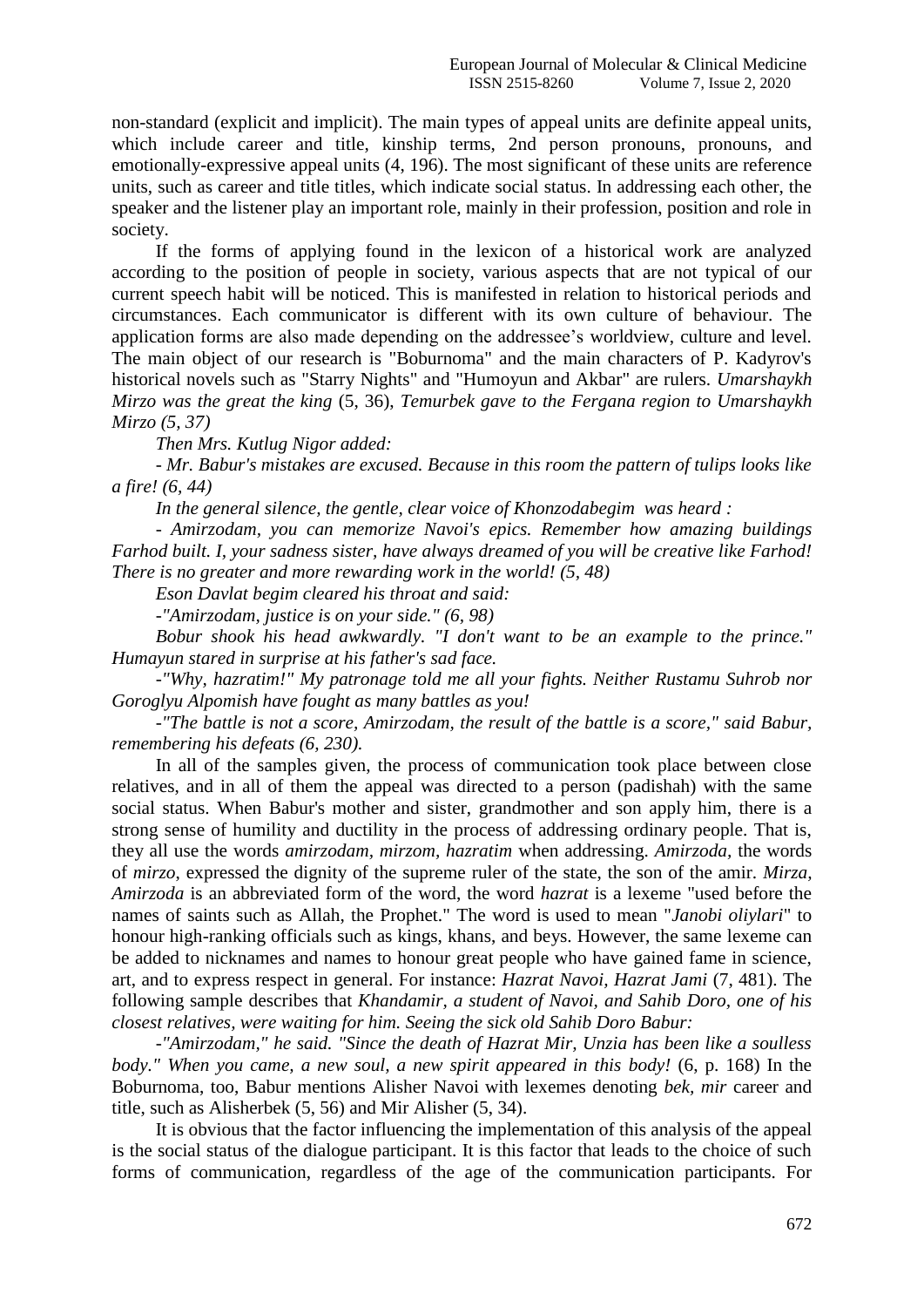example, *Mazidbek carefully pulled out a pearl bow from the target and measured how deep it sank with his finger:*

*-"There is a lot of power in your wrist, Amirzodam!" Your hands like lion's chelas. It is no coincidence that Our Majesty called you Babur. Babur means lion in Arabic!* (Pp. 6, 53)

-In this example, Bobur's patronage uses the word "amirzodam" in his speech in the process of appealing Bobur, who is much younger than him. Although Babur is much younger than his patronage, that is, his educator, he is superior to him in terms of his status in society, that is, he is the future king of the country. Through the text above, we observe the degree of specificity of the reference. Babur says in his book "Boburnoma": *"Until this time, Temurbek's descendants were called the great-grandfather of the kingdom like mirzos, and this time I ordered them to call me padishah."* (5, 17) In our point of view, by this time the title of *amir, mirza,* was no longer used in the sense of a ruler, but often applied to officials in the administrative system, so Babur declared himself padishah after the conquest of India. In the next example, the lexeme of *Amir* is applied to an official in the administrative system:

*Babur looked at Zunnunbek surprisingly and said:*

*"May your prophecy be true, Mr. Amir.*" (6, 265)

Since the forms of address in the lexicon of a historical work are mainly appeals to the king and his family, their addresses to each other, the words specific to the upper class are used as address units. However, the following examples show that in the work "Boburnoma" in addition to the official units such as Kutlug Nigorkhanim, Mrs., used language units that express closeness, such as *onam* (my mother): *The greatest of the all sons was Zahiriddin Muhammad Babur; my mother was Kutlug Nigorkhanim.* (5,38.) If Babur adressed to his sister as Khanzodabegim, we can see in the following example that when he saw her after separation and hardship, he mentioned her in his work as *begim, opam*(my sister): *Me and my kukaldash Muhammadiy came together, begim did not recognized me.* (5.38.) *My greatgrandmother and my own sister ... were sent to Khojand to my place* (5, 64). In the historical novel, too, the forms of communication between the protagonists differ depending on the state of communication, ie the royal family addressing each other by name or in kinship terms: *Kutlug Nigorkhanim, looked at Bobur who now fifteen years old, she wanted to push. She which had changed in pain, like a mother, and said to him with ardour,* 

*-"Boburjon, believe me, this five-day world is not worth your grief!"*

*Bobur was pleased that his mother had named her son after him before he became padishah, and that she spoke kindly. For a moment he felt like the carefree, calm son of a loving mother, and he felt as if the great burden on his shoulders had fallen to the ground* (6, 49).

In his work "Boburnoma" Babur uses lexemes signifying kinship, as well as titles such as *khan bobom, khan dodam* (5, 86). Babur was acquainted with the words of *mirzom, shohim, hazratim,* which were constantly used in the process of addressing him and he had an aversion for these words. The writer describes a similar situation in a wonderful way: - *Humayun, I have never heard the word "father" from you. Humayun, who is not accustomed to the word "father": Padari Buzrukvor! -said* (6, 460). This means that Humayun's speech is so specific that the word "father" is a mere word for him, so he uses the "*Padari buzrukvor"* lexical unit.

The change in the forms of appeal depending on the communication situation of the protagonists of the work was addressed differently not only to the royal family, but also to the courtiers. For example: *Kutlug Nigorkhanim still said to him: - Mr. Amirul Umaro. - Will you help Babur to get the consent of other beys?*

*"I know very well, Your Majesty." But Botukhon, the son of Jojikhan, tried to subdue the Chigatay nation to the Golden Horde and inflicted many oppressions on your ancestors! How many squirrels did Botukhon bring to innocence!*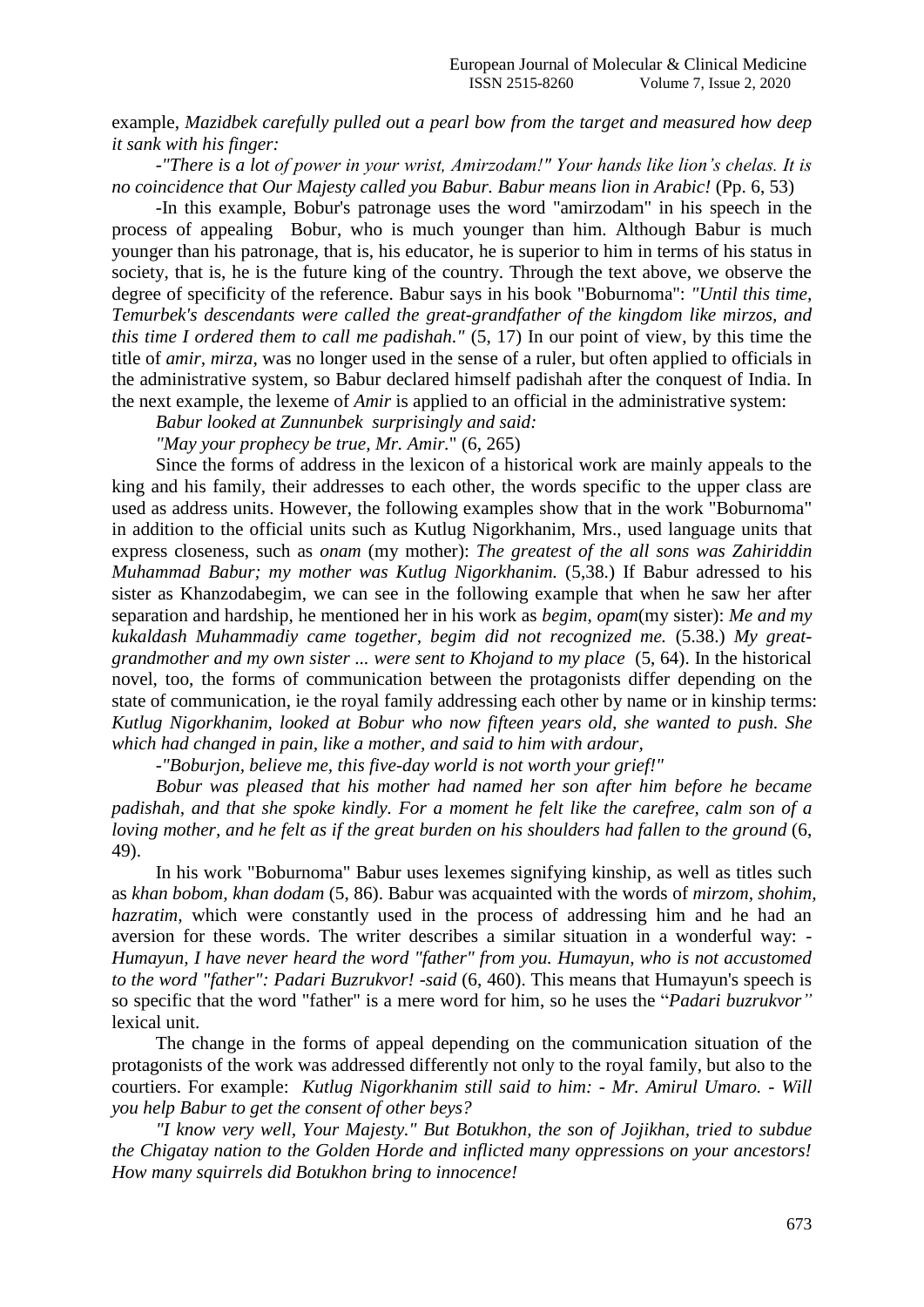*- But Shaibanikhan is not from the Botukhan dynasty, but from the Shayban ulus, remember that, Mr. Minister! Shayban was the fifth son of Jojikhan, who opposed Botukhan*   $(6, 49-50)$ .

Applying to the position of the people in the play applies not only to the king and his family members, but also to other high-ranking people in the play.

*Satisfied with Babur's reception and gifts, the khan's ambassador praised Khandamir:*

*-"Oh, Maulana, no one has ever seen the heaps of gold we have seen in India." Babur is sitting on a throne made of cast gold. There was a large rug under the throne. The governors of the provinces poured the gold they gave every year on this carpet. Suddenly a large pile of gold rose.*

*Khandamir laughed inwardly, realizing that Babur had deliberately raised such a haystack in front of the ambassador because he knew that the Shaybanids were gold-diggers.*

*"Didn't the ambassador get caught in this mess?"*

*"The king has given us precious sarupas." The gold on the carpet was presented to Hazrat Kochkinchihan. They did not even count the gold coins. And they took two hundred and fifty shekels of silver, and put them on him;*

In the above dialogue, the form of *Maulana's* address is used, and the word is interpreted in the dictionary as follows*: "janob"(sir), "hukmor"(rule)r; "homiy"( patron) (in reference: our ruler) In the Muslim East: an honorary word used in honour of scholars and nobles, teachers, high-ranking officials, and added to their names* (6, 517).

There is also a form of address addressed to high-ranking people in the historical play, in which the khan's envoys honoured the historian Khandamir and addressed him as Maulana.

While forms of communication play an important role in the culture of human behavior, it also reflects the degrees of communicators. For instance: *Mullah Fazliddin, who was standing with his hands clasped, came closer to the doruga:*

*"I have another suspicion, Mr. Doruga," he said* (6, 16).

In the sample above, the form of the address is expressed in the Mongolian lexical unit of *doruga,* which means *"the guardian of the city, the administrator of the city, the mayor"* (8, 38).

*Mullah Fazliddin, who now knew this, was a little confused. But trying to be brave, he came across Yakubbek, who was coming on horseback:*

*Mr. Eshik og'a, let me enter the presence of Babur Mirza!* (5, 54)

In the example given, the "*eshik og'a*," i.e., the doorkeeper, the doorkeeper, was one of the officials in the palace of the rulers (8, 173) and served as the unit of appeal. The speech process is a complex process that differs depending on the situation. As the units of internal and external affect of the communicant change, so do the units of reference. Particularly, the following example determines that a change in position also causes a change in the unit of appeal:

*When Hazrat Nizamiddin ascended the throne, Humayun came to the piles of gold and silver and stood up and bowed to the new king and said: My hazrat, may you permit us to give you this annual state income that gathered by our loyal people (6, 99).* In the example given, a change in the social status of the communicator required a change in the unit of appeal to him as well. It is obvious from the work that Nizam was an ordinary rower, and in the above speech situation his position was connected with the kingdom and demanded a change in the forms of appeal applied to him.

Diversities in social status and roles certainly leave a 'mark' on the sociopragmatic features of communication units (9, 122). Just as each region has its own dialect, each communicator has its own speech. This is expressed by the term sociolect in sociolinguistics (10, 61-65). While the social relations on the basis of the appeal are reflected, of course, in it the categorical features of the communicants are reflected in the communication. The speech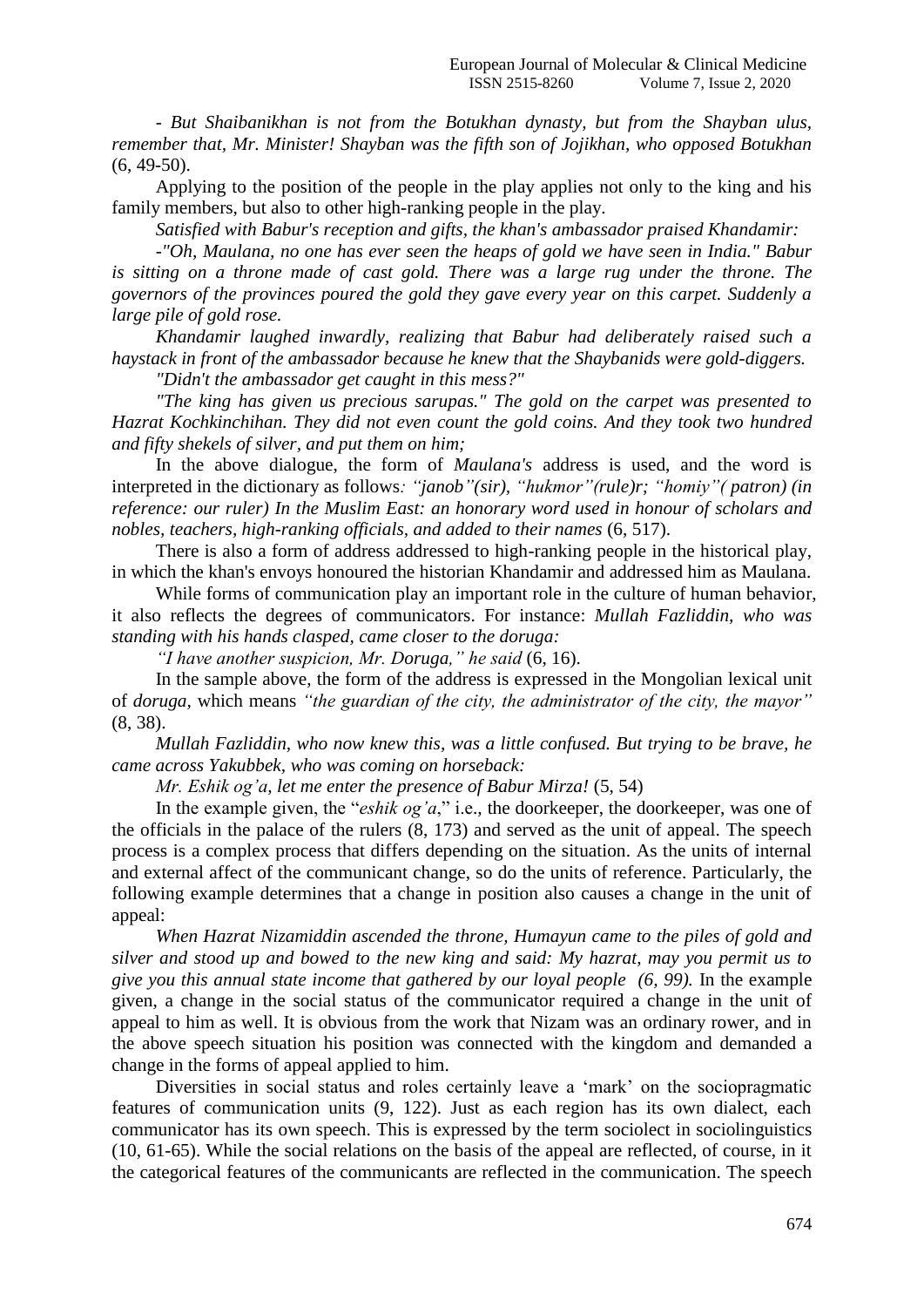of the rulers differs from the speech of the common people, and the speech of the intelligentsia is different from the speech of the people. Accordingly, it is possible to analyze the forms of address in their speech depending on which class the addressee and the addressee represent. When analyzing speech units in terms of class, they can be differentiate as the relationship between communicators of equal level and the relationship of unequal communicants. This symmetric and asymmetric relations are noted in Sh. Iskandarova's study, (11, 19). In this case, in symmetric behaviour, both communicators have the same place, and in asymmetric behaviour, one of the communicants becomes the manager. In the historical discourse, there is a great difference in the process of the king's treatment of the king and the king's officials, the common people, at the same time, there are differences between the treatment of the common people by the king and the rulers. For instance:

*Eventually, in the days when Sumbula entered, Tahmasp decided to receive him at Chilsutun's palace. That minister, Walidbek Humayun, led the way into the king's palace. "Hazrat Shahanshah, I have come to sincerely congratulate you on the new victories in Shirvan," said Humayun* (6, 186). In this text, both the addresser and the receiver belong to the same category, which is an example of symmetric behavior. In the petition of the addressee, the king used the form of the address "Hazrat Shahanshah" in relation to the receiver. The rulers of Iran were represented by the royal lexical unit, and in their applying the lexeme of the king was used.

The strength of humility is also reflected in the speech of the representatives of the ruling class in the process of addressing each other. It has become a strict custom of the common people to address the rulers with both ductility and in terms of their position.

Nearly all of the application forms analyzed above were applied to people in the upper class. In general, in Bobur's work "Boburnoma", in the historical novels of Pirimkul Kadyrov, the names of ranks and titles used in the speeches of the palace and courtiers are given as units of reference. These forms of appeal played an important role in the novel, that is, they served to fully reflect the cultural heritage of the Uzbek people, clearly showing the historical period and the image of the heroes of the work in the eyes of readers. The use of different units of expression shows the high culture of the Uzbek people in the XV-XVI centuries and the perfect mastery of the rules of etiquette in communication.

## **References:**

- [1]Linguistic encyclopedic dictionary. Gl.red. V.N.Yartseva. Moscow: Sov. Encyclopedia. - P. 481-482.
- [2]Akbarova Z. Applying forms in Uzbek and its linguistic research: Phd. ... diss. –T .: Fan, 2007.
- [3]Ahmedova N. Semantic-connotative study of reference units in Uzbek language: fil.fan.nomz.diss. -T .: Fan, 2008.
- [4]Karasik V. I. Yazykovoy circle: personality, concepts, discourse // I. V. Karasik Volgograd: Peremena, 2002.
- [5]Bobur. Boburnoma. –T .: Yulduzcha, 1989.
- [6]P.Qodirov. Starry nights. –T .: Sharq, 2009. Humoyun and Akbar. –T .: Sharq, 1997.
- [7]Annotated dictionary of the Uzbek language. J.2. –T .: OZME, 2006.
- [8]Nazarova H. A brief dictionary for the works of Zahiriddin Muhammad Babir. –T .: Fan, 1972.
- [9]Safarov Sh. Pragmalingvistika.-T., 2008.
- [10] Rasulov Q. Sociolect and speech. // Uzbek language and literature, 2007, № 5.
- [11] Iskandarova Sh. Forms of communication of the Uzbek speech habit: fil.fan.nom.diss. avtoref. -T .: Fan, 1993.